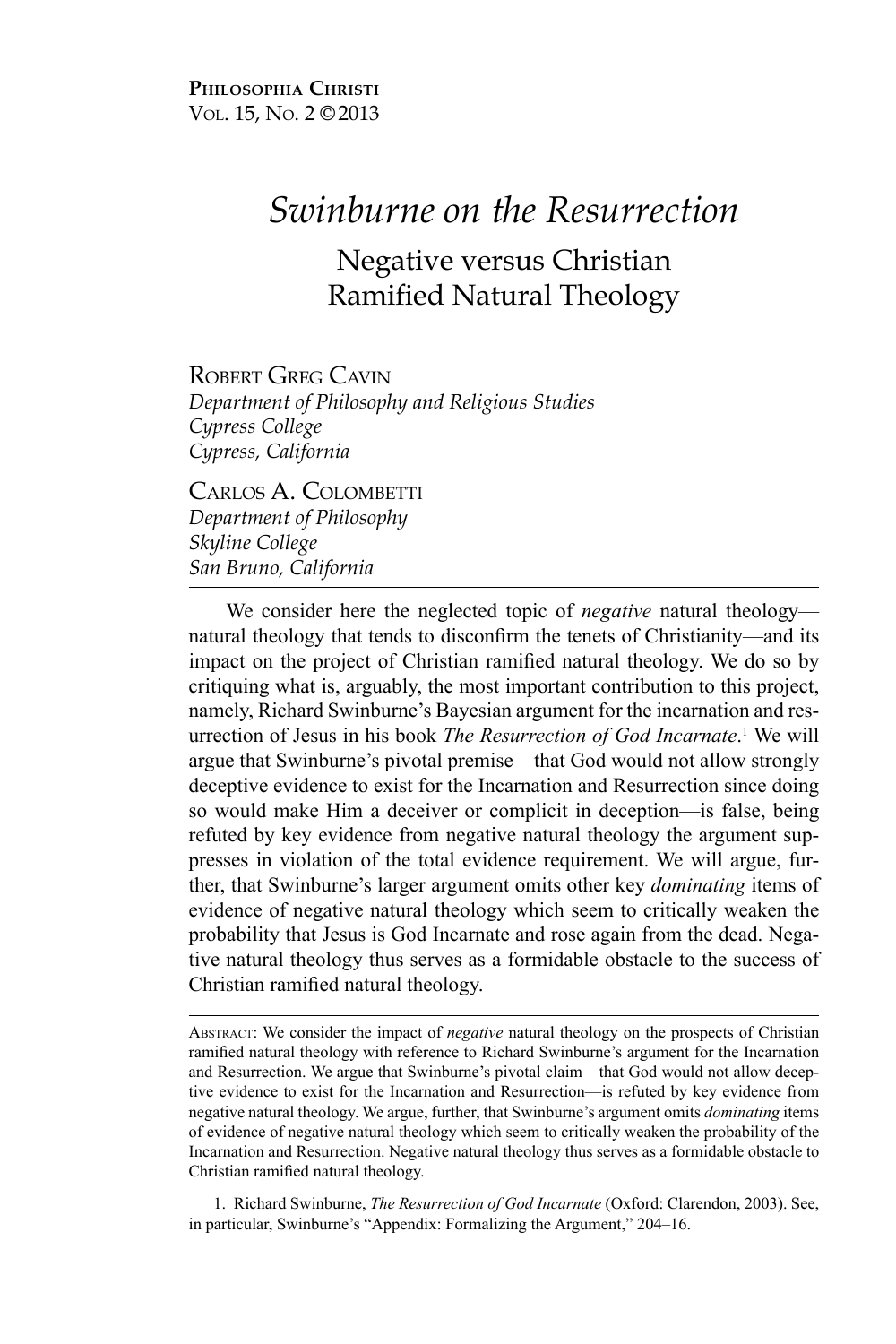#### *Swinburne's Argument*

Swinburne's goal is to argue that the probability of the conjunction *h* of the hypothesis  $h_1$  that Jesus is God incarnate and the hypothesis  $h_2$  that he rose from the dead is very high on our background evidence *k* and the specific historical evidence *e* that Jesus alone satisfied both the prior requirements of being God incarnate (he lived a perfect life, implied his divinity, taught his atonement, and founded a church) and the posterior requirements of being God incarnate (his followers found his tomb empty, saw him risen from the dead, changed Sunday to their day of worship, and preached the Resurrection as signifying redemption for mankind). Thus, what Swinburne wants to show is that P(*h*|*e*&*k*) is very high. To establish his conclusion, Swinburne combines certain other simpler probabilities using Bayes's theorem.

In contrast to skeptics (most notoriously, Hume) who limit our background evidence *k* to the laws of nature, Swinburne includes in this the evidence of natural theology—in particular:

> the existence of a complex physical universe, the (almost invariable) conformity of material bodies to natural laws; these laws, together with the initial state of the universe, being such as to lead to the evolution of human organisms; these humans having a mental life (and so souls), and having great opportunities for helping or hurting each other and having experiences in which it seems to them that they are aware of the presence of God.2

Given these items of *k*, Swinburne argues that the hypothesis *t* that God exists (theism) has a prior probability of at least one-half on *k*, that is,  $P(t|k) \ge$ 0.5. He next considers the hypothesis *c* that God becomes incarnate among humans at some time in a divided incarnation, and considers three reasons why He might want to do this: (1) to provide a means of atonement; (2) to identify with our suffering; and (3) to show us how to live and encourage us to do so. He argues that each of these reasons makes it at least an equal best act for God to become incarnate and that the second makes it a unique best act, which, therefore, God is obligated to do.<sup>3</sup> Swinburne concludes, accordingly, that the probability that God would become incarnate given theism and our background evidence is at least one-half:  $P(c|t \& k) = 0.5$ . Combining this with the prior probability of theism yields the prior probability that a divided incarnation would occur,  $P(c|k) = 0.25$ , and the prior probability that it would not,  $P(\sim c|k) = 0.75$ .

Now *c* does not specify the identity of the individual in whom God becomes incarnate, and, accordingly, Swinburne considers the power of *c* to

<sup>2.</sup> Ibid., 30.

<sup>3.</sup> Ibid., 34: "an omnipotent and perfectly good God will inevitably do any act that is a unique best act, and that will include fulfilling all his obligations." Note that we have removed the spaces Swinburne places around "&" in his probability formulae.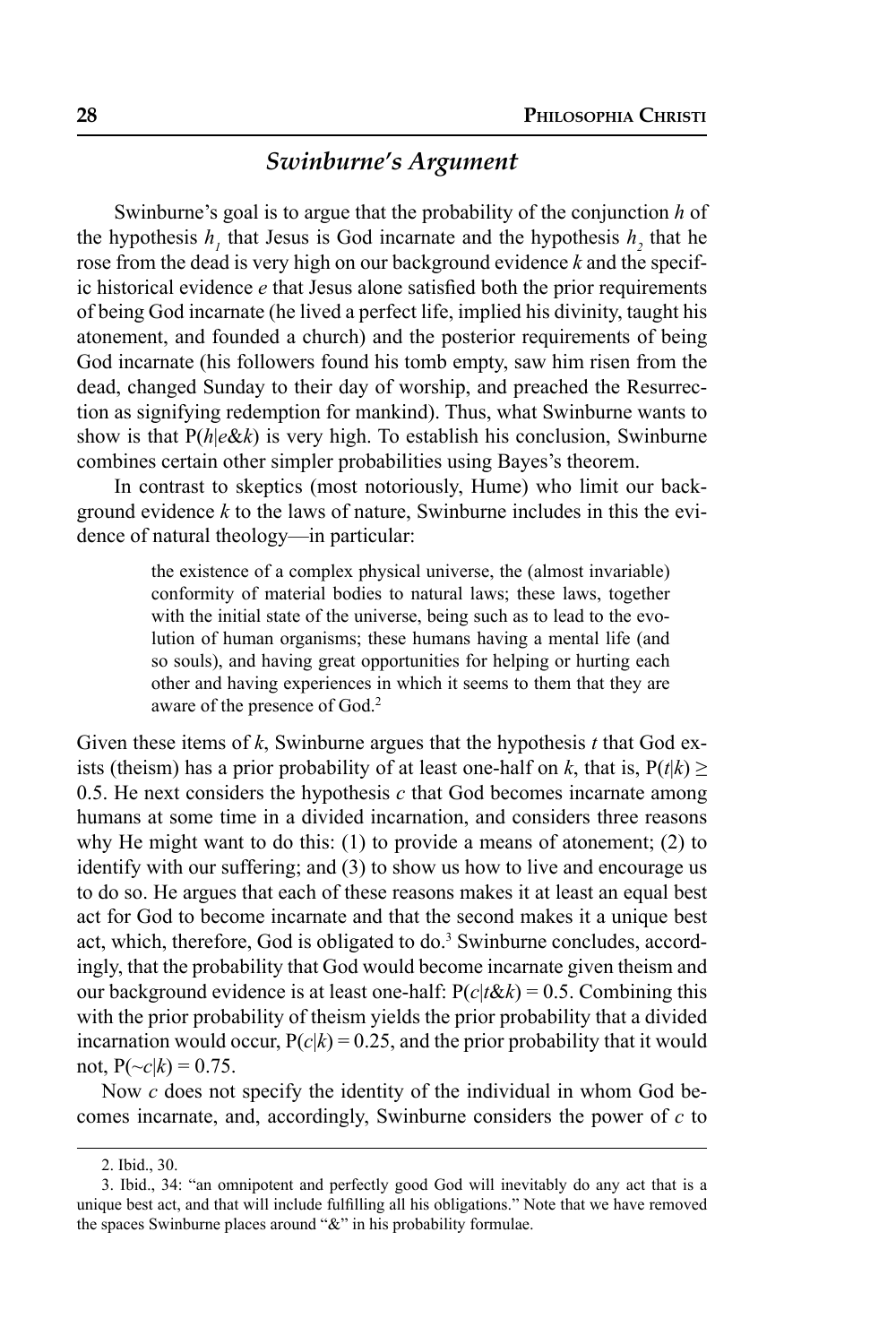explain the evidence *f* that is identical in content to *e* except for stating that an *unnamed* prophet (rather than specifically Jesus) satisfied both the prior and posterior requirements of being God incarnate, that is, P(*f*|*c*&*k*). He argues that, while this is somewhat low, it is not too low, and so he assigns it a value of about 0.1, that is,  $P(f|c\&k) = 0.1$ . Swinburne argues, in contrast, that the alternatives to  $c$  encompassed within  $\neg c$ —the theft, swoon, hallucination, and impostor theories—fail to provide as nearly a strong explanation of the facts of *f*, in particular, the empty tomb and postmortem appearances. Accordingly, he assigns the explanatory power of  $\sim c$  a value that is one hundred times lower, that is,  $P(f \sim c \& k) = 0.001$ . Combining these probabilities yields the result that the probability of a divided incarnation on our background evidence and the more specific historical evidence of *f* is approximately 0.97, that is,  $P(c|f \& k) \approx 0.97$ . Swinburne observes in this connection that, since *e* differs from *f* in only specifying the identity (Jesus) of the unnamed prophet in the latter, it cannot make any difference to the value of  $P(c|f\&k)$  to substitute *e* for *f* and, thus, he concludes that  $P(c|e \& k) \approx 0.97$ .

Swinburne turns, finally, to the probability that is his ultimate concern, namely,  $P(h|e\&k)$ . He argues that this cannot differ very greatly from  $Pc|e\&k)$ since, otherwise, this would constitute a grand deception by God regarding the Incarnation and Resurrection:

> [G]iven (*e*&*k*) and *c* (that God did or will become incarnate in the sort of way specified which makes probable the occurrence of a supermiracle culminating his life), it would be immensely improbable that the Incarnation took place or will take place in any prophet except Jesus  $[c\, or that it was culminated in any other way than by the$ Resurrection  $[\sim h_2]$ . We cannot seriously suppose that although God plans to become incarnate in order to live the sort of life which, as far as our evidence shows, Jesus did, and which would be culminated by the sort of super-miracle which, as far as our evidence shows, was the life of Jesus, yet it was not in Jesus but in some other prophet that God will become incarnate. That indeed would be a grand deception by God. So, P(*h*|*e*&*k*) will not be very different from P(*c*|*e*&*k*).4

Given, then, that P(*h*|*e*&*k*) is not very different from P(*c*|*e*&*k*), Swinburne finally concludes that P(*h*|*e*&*k*) is approximately 0.97. For Swinburne, consequently, our total evidence *e* and *k* strongly supports the conclusion that Jesus is God incarnate and rose from the dead.

### *Critique of Swinburne: Negative Natural Theology and Divine Permission of Grand Deception*

Swinburne's argument for the Resurrection depends crucially upon its final section, which, as we have just seen, attempts to establish the interme-

<sup>4.</sup> Ibid., 214.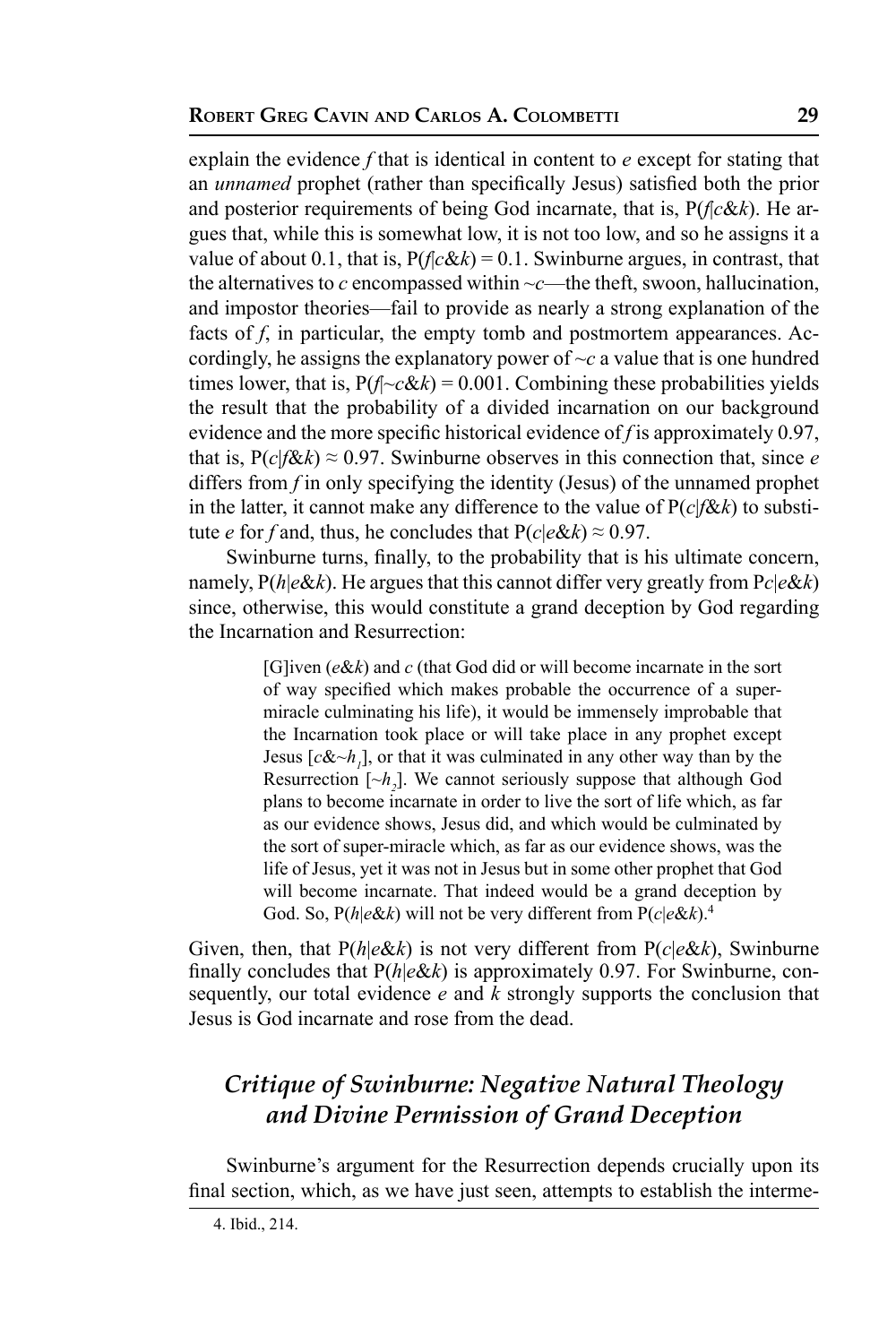diate conclusion that P(*h*|*e*&*k*) is not very different from P(*c*|*e*&*k*). It is with his argument for this intermediate conclusion that we are here concerned. Now, according to Swinburne, the Resurrection (if it occurred) would be a super-miracle—a violation of the laws of nature that could not occur unless God or one of his agents brought it about. He argues in the above passage, accordingly, that, if, despite the seemingly strong evidence that Jesus alone satisfied the prior and posterior requirements for being God incarnate, it were actually improbable that Jesus is the incarnation of God and rose from the dead, then it would follow that either God himself deceived Jesus's followers—and through them, ultimately humanity—by bringing about this false evidence, or else permitted some lesser agent, for example, some devil, to perpetrate the deception. In the case of the Resurrection, in particular, God would, thus, Himself have directly caused or at least not prevented the secret removal of Jesus's body from the tomb and false appearances of "the risen Jesus" to his followers. But, according to Swinburne, this is something that God as a perfectly good being is quite unable to do:

> Clearly, the obvious good purpose to bring about evidence that the posterior requirement [of a super-miracle, such as the Resurrection] had been satisfied in connection with a prophet for whom the prior requirements [of, for example, a sinless life] had been satisfied would be to show that [God] had put his signature on the life of that prophet and so declared him to be God Incarnate. If he brings this about when the prophet is not God Incarnate, God would be deceiving us (or agreeing to a deception by some devil on a matter of vast importance for the human race). It would be like leaving someone's fingerprints at the murder scene when they had not committed the murder, or spreading a rumour that someone had won a presidential election and therefore had the right to give orders to soldiers to kill, when that person had not won the election. God would not thus deceive (or permit such a massive deception) and so we can reasonably conclude that, if there is a God, this evidence is not misleading.<sup>5</sup>

Thus, Swinburne concludes that  $P(h|e\&k)$  is approximately equal to  $P(c|e\&k)$ . We can summarize Swinburne's argument as follows:

- (S1)If P(*h*|*e*&*k*) were very different from P(*c*|*e*&*k*), then God would either be perpetrating or else permitting grand deception regarding the Incarnation and Resurrection.
- (S2)But God would neither perpetrate nor permit grand deception regarding the Incarnation and Resurrection.
- (S3)Therefore, P(*h*|*e*&*k*) is not very different from P(*c*|*e*&*k*).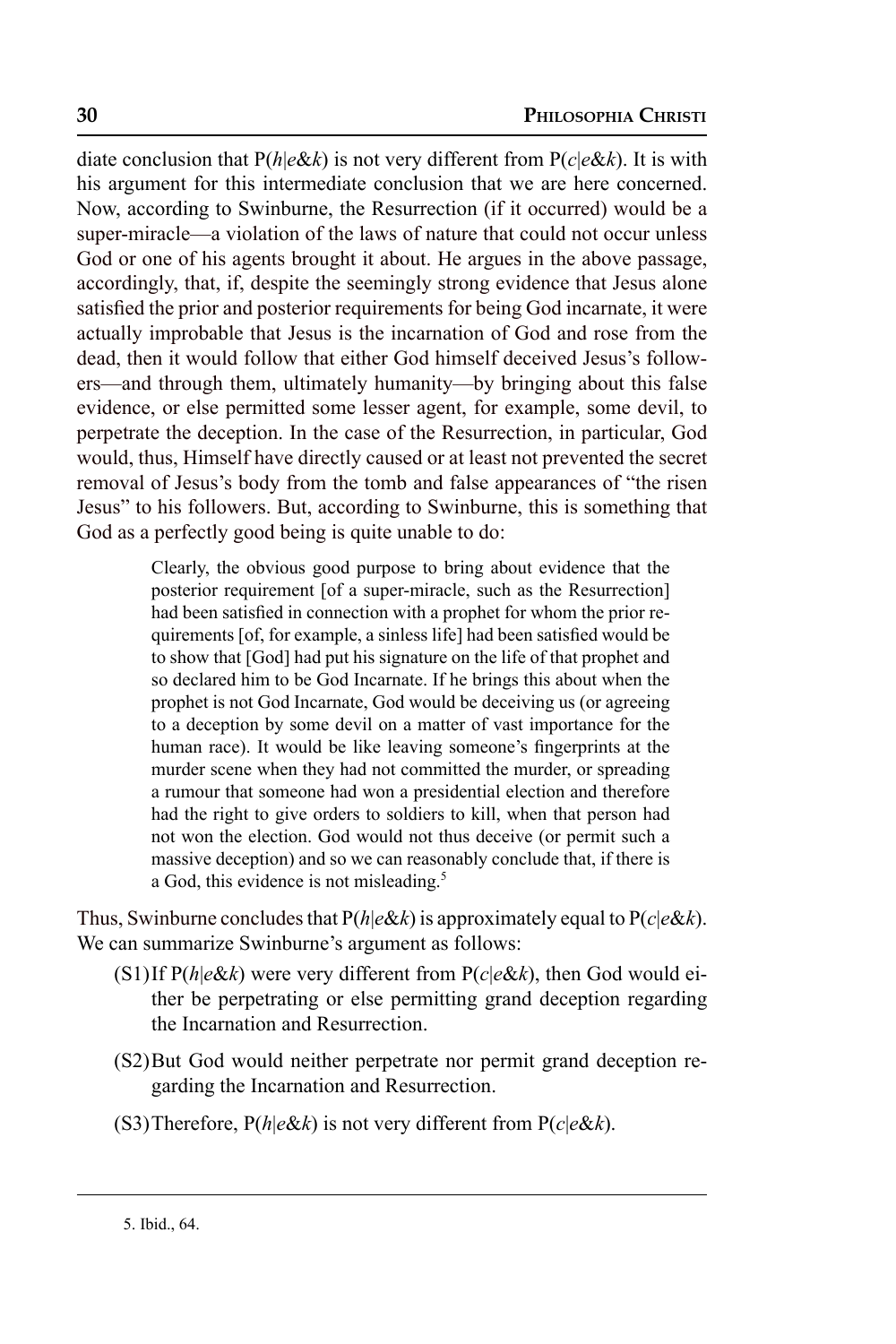As this restatement makes clear, the crucial move in Swinburne's argument is his supposition that God, being perfectly good, can neither perpetrate nor permit grand deception regarding the Incarnation and Resurrection.

Swinburne's argument for S3, while valid, is unsound. The problem here is that S2 is patently false. For, while it is true that God Himself could never perpetrate a grand deception regarding the Incarnation and Resurrection, the claim that He would not permit other agents—some devil, or, more significantly, human agents—to bring this about either *intentionally* (for example, through fraud or hoax) or *unintentionally* through *self-deception* (for example, hallucinations) is clearly false. This is shown by an incontestable item of our background information that Swinburne overlooks. But let us first look briefly at two prefatory considerations.

The falsehood of S2 arises, ultimately, from the problem of evil. Swinburne, like other theists, readily concedes that God permits the beings He has created (for example, people and devils) to cause evil—indeed, evil that is sometimes horrendous (for example, the Holocaust). This, of course, is stock-in-trade of theodicies and defenses against the theological problem of evil (for example, the free will defense and soul-making theodicy). However, an enormous quantity of this evil consists in *deception—*which is but one species of the larger genus of evil that includes everything from the scams of dishonest televangelists preying upon the elderly to Japan tricking the United States just prior to bombing Pearl Harbor. Swinburne, accordingly, must concede that God permits other beings to directly cause the evil of deception—even, specifically, the evil of *deception regarding religion*. And, while the scams of televangelists are intentional, much deception in religion is unwitting self-deception, for example, the ancient Babylonians were selfdeceived regarding the existence of the gods they worshipped, and adherents of religions that practiced human sacrifice were similarly self-deceived.

But, of course, the problem of religious deception as a specific instance of the more general problem of evil is insufficient thus far to establish that God could actually permit misleading evidence leading to grand deception regarding, specifically, the Incarnation and Resurrection. That He could, however, is already clear from a second consideration—the Christian scriptures themselves and, in particular, the teaching attributed to Jesus in the Synoptic Gospels. For in "the little apocalypse" of the Gospel of Mark (13:21–23), Jesus is presented as saying: "And then if any one says to you, 'Look, here is the Christ!' or 'Look, there he is!' do not believe it. False Christs and false prophets will arise and show signs and wonders, to lead astray, if possible, the elect. But take heed; I have told you all things beforehand." What this passage shows is that the author of the Gospel of Mark, and, perhaps, Jesus himself, possessed a concept of God that was fully compatible with the thesis that God could (and, indeed, would) permit massive deception regarding the true identity of the Messiah—and this, specifically, through the misleading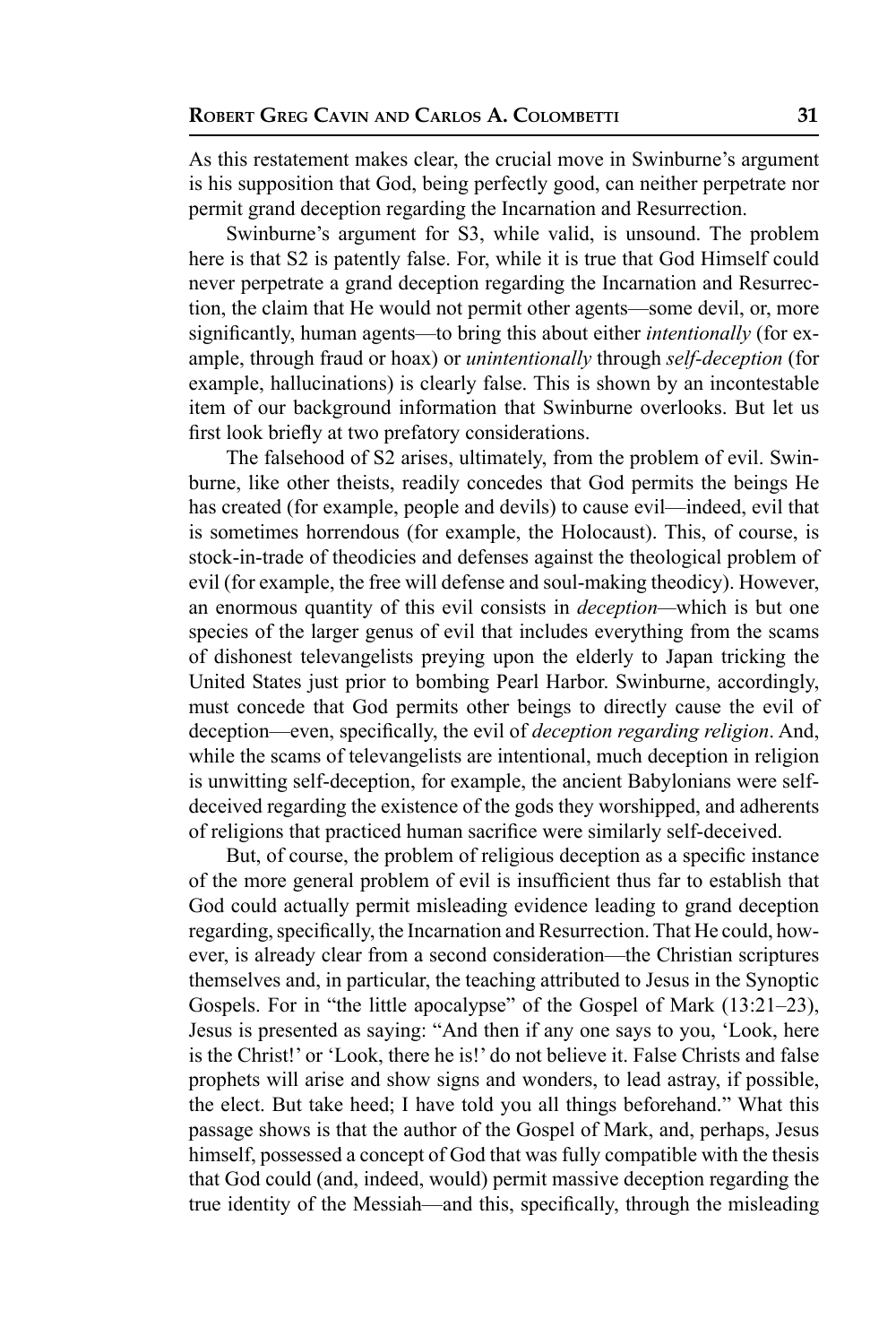evidence of the signs and wonders of false prophets and messiahs that could even lead the elect astray. But a God who would allow the world and even the elect to be deceived by the signs and wonders of false Christs and prophets could certainly also allow the world and even Christians to be deceived by *false evidence* regarding the *Incarnation* and *Resurrection*. Of course, Swinburne might protest that the evangelist's concept of God in Mark 13:21–23 is not the same as the one that he presupposes in his argument. Yet it is the evangelist's concept that has always been standard within Christianity, whereas Swinburne's concept is the one that is idiosyncratic—violating the rule of common usage. Thus, what we can see on the basis of the problem of religious deception and the teaching attributed to Jesus by the Gospels is that, even though Swinburne's argument for S3 is valid, S2 is false, and, therefore, the argument is unsound. There is a third consideration, however, that establishes this conclusively, and to this we now turn.

There is an incontestable item of our background evidence overlooked by Swinburne that shows that his premise that God would neither perpetrate nor permit others to perpetrate a grand deception regarding the Incarnation and Resurrection is false. For it is an undeniable fact that massive religious deception exists in the world regarding, specifically, the Incarnation and the Resurrection. There are, currently, some 2.1 billion Christians, 1.5 billion Jews and Muslims, and 1.1 billion atheists, agnostics, and secularists living today. And, while Christians hold tenaciously to the Incarnation and Resurrection as the central tenets of their faith, Jews and Muslims with equal vehemence deny these, as do atheists, agnostics, and secularists. And, of course, each group has its own particular reasons and justification for either belief or disbelief. Yet, the opposing beliefs of each of these groups regarding the Incarnation and Resurrection are either true or false. And, thus, accordingly, it is either the 2.1 billion Christians who are the ones who have the truth or it is the 1.5 billion Jews and Muslims and 1.1 billion atheists, agnostics, and secularists who do. But, either way, the adherents of at least one of these groups are deceived and hold their false beliefs on the basis of deceptive reasons. In some cases this deception is intentional, although in most it is probably unwitting and self-inflicted. And the problem for Swinburne is that the extent of this deception, unwitting or otherwise, is global—indeed, truly *grand*. Nonetheless, God, if He exists, has not prevented this grand deception but has permitted it to occur—since, clearly, whatever God prevents does not occur. Thus, it is clear that God, if He exists, has permitted massive deception regarding the Incarnation and Resurrection. Accordingly, premise S2 of Swinburne's argument for S3 is false and the argument is thus unsound.

It is important to see that this problem is not limited to disagreements between Christians and non-Christians. Christianity itself is fragmented into factions split over opposing theological doctrines that have been maintained with such assurance that Christians have killed their "heretical" brethren by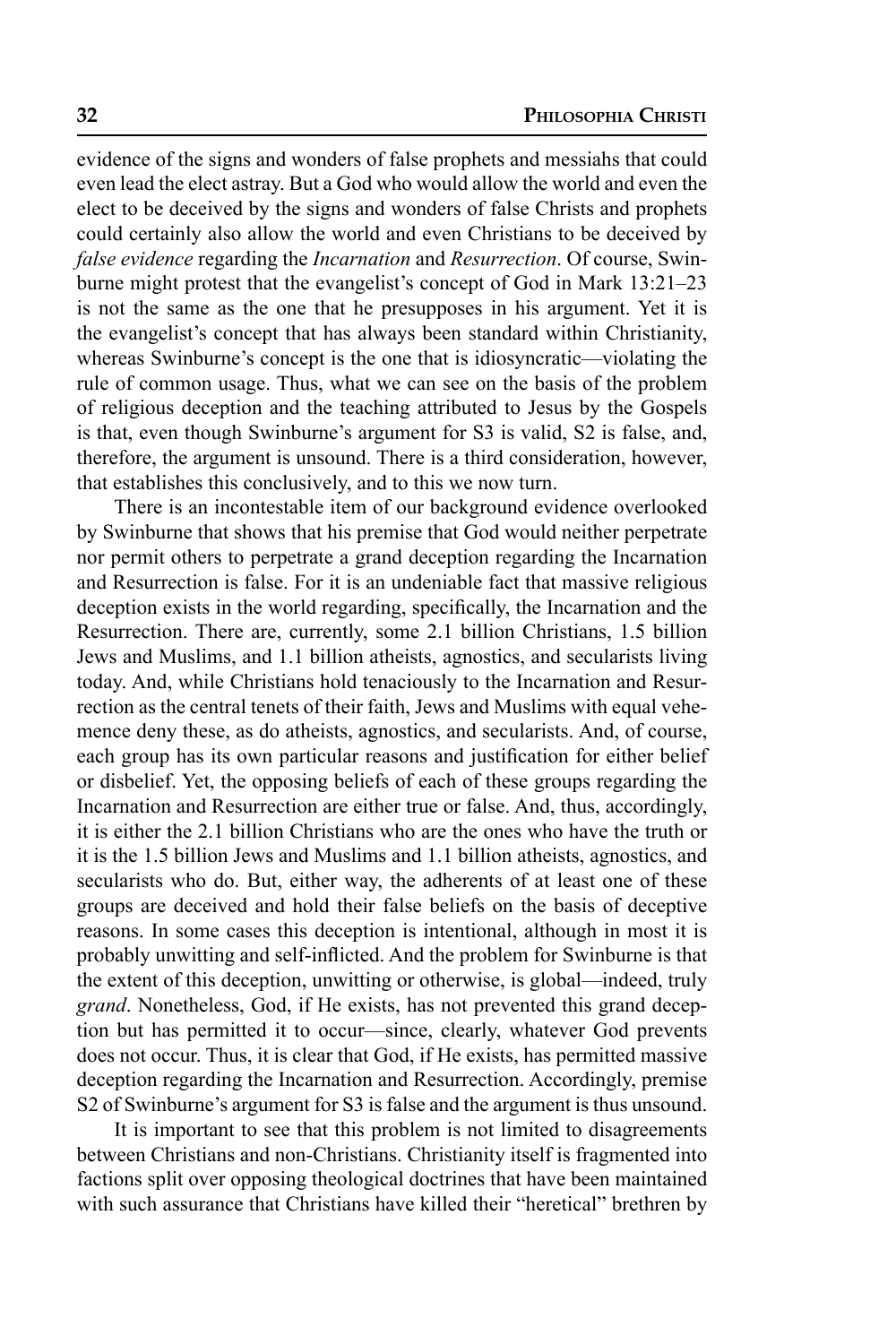the hundreds of thousands. Ironically, division among Christians arises, in particular, in regard to the Incarnation and Resurrection themselves. For the sake of brevity here, we shall only consider the latter. To the "right" of Swinburne, on the one hand, is ultra-conservative apologist Norman Geisler, who, together with a sizable number of like-minded Christians, insists that orthodoxy requires belief that the body of the risen Jesus is, not only "a physical, material organism, just like any other human body," thus, being "visible and tangible, and extended in space" and "capable of assimilating physical food," but, indeed, contains "most, if not all, of the material particles in His pre-resurrection body."6 In opposition to this view stands highly influential theologian Wolfhart Pannenberg, who, appealing to skeptical German New Testament criticism, maintains that the resurrection body of Jesus is not "a physical body but a spiritual body," "like the angels in heaven," bearing "no substantial or structural continuity" with Jesus's premortem body and, thus, "something which normally cannot be experienced directly and, therefore, must be described by a metaphor, in analogy to our rising from sleep daily."7 More radical yet, finally, and diametrically opposed in viewpoint to both Geisler and Pannenberg, as well as Swinburne, is the highly influential New Testament scholar and member of the *Jesus Seminar*, Marcus J. Borg, who, while affirming the historicity of the Resurrection, insists that "[w]hether Easter involved something remarkable happening to the physical body of Jesus is irrelevant" so that, correlatively, "it is irrelevant whether or not the tomb was empty."<sup>8</sup> Now, of course, only one of these views can be right and all of them might be wrong. But they are sufficient to demonstrate that there is radical and widespread disagreement even among sincere and devout Christians themselves regarding the Resurrection—and, most significantly, regarding the very *meaning* of the term "resurrection." Indeed, Christians holding or approximating Geisler's view are forced to deny that the adherents of the views of Pannenberg and Borg (and, perhaps Swinburne) really believe in the Resurrection at all. Thus, once again, it is clear that, God, if He exists, has allowed millions of Christians (let alone non-Christians) to be deceived regarding the Resurrection. Consequently, premise S2 of Swinburne's argument for S3 is false and the argument is thus unsound.

There is an equivalent and more formal way of stating our criticism: Swinburne's reliance on the false premise S2 in his sub-argument is equivalent to his violation of the total information requirement in his larger argument. Thus, consider the following information we will call *d*:

<sup>6.</sup> Norman L. Geisler, *The Battle for the Resurrection* (Nashville: Thomas Nelson Publishers, 1989), 25, 122–3, 186–7, 201, and 204.

<sup>7.</sup> Wolfhart Pannenberg, "Did Jesus Really Rise from the Dead?," *Dialog* 4 (1965): 128–9, 130, 132, 135.

<sup>8.</sup> Marcus J. Borg, "The Truth of Easter," in Marcus J. Borg and N. T. Wright, *The Meaning of Jesus: Two Visions* (San Francisco: HarperSanFrancisco, 1989), 131.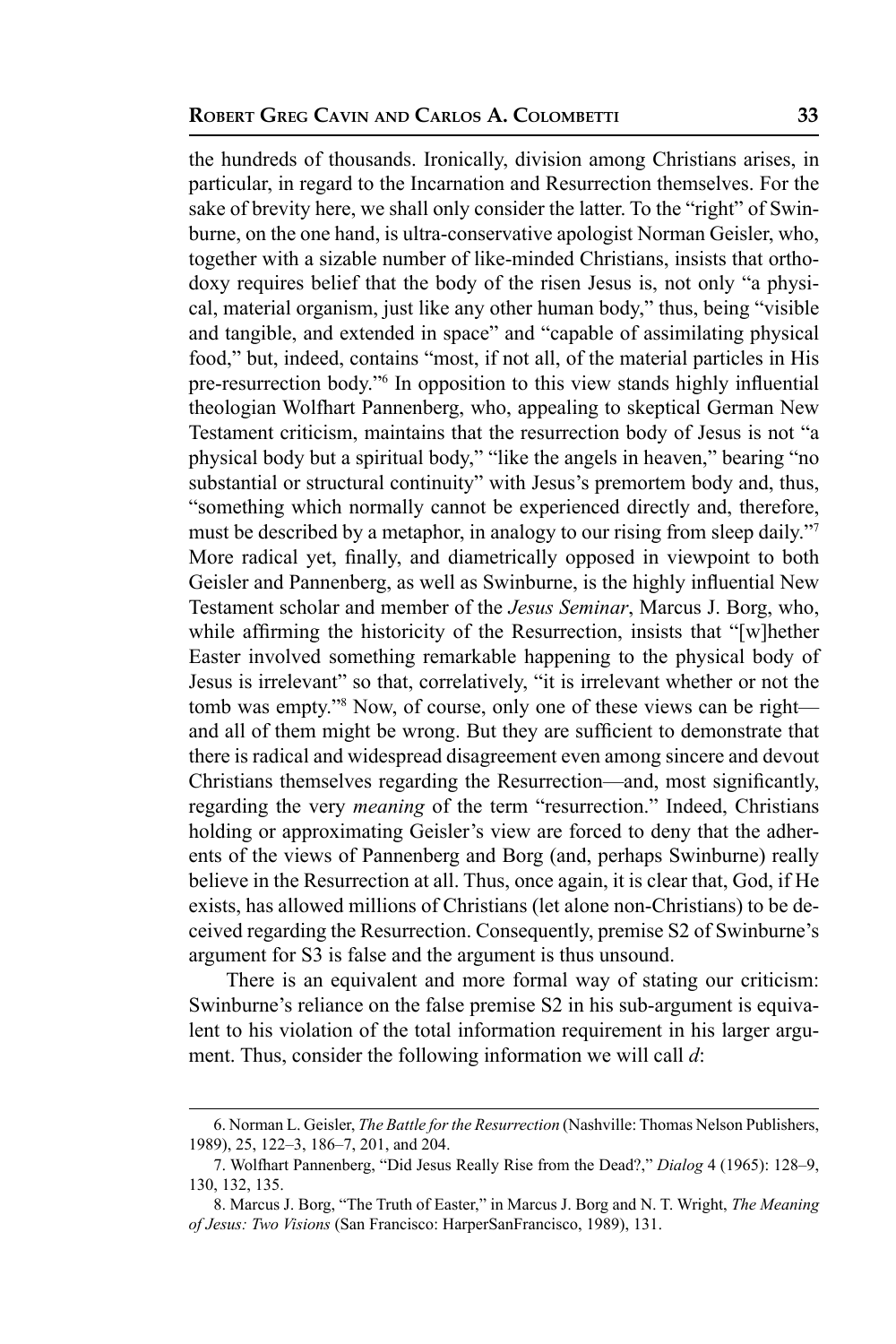Massive deception exists regarding the Incarnation and the Resurrection in that at least one third of the world's population falsely believes that these occurred (namely, 2.1 billion Christians) or falsely believes that they did not (namely, 2.6 billion non-Christians).

Swinburne's reliance on S2 forces him to omit *d* as an item from the evidence of natural theology *k*. Yet *d* must be included in *k* because it is *bona fide* information about a *natural* fact that in conjunction with *t* tells us something profoundly interesting about God through the *via negativa*, that is, *t*&*d* entails contrary to S2:

> God does *not prevent* it from being the case that *d*, that is, God *permits* it to be the case that massive deception exists regarding the Incarnation and Resurrection in that at least one third of the world's population falsely believes that these occurred (namely, 2.1 billion Christians) or falsely believes that they did not (namely, 2.6 billion non-Christians).

For *God prevents it from being the case that d* entails  $\neg d$  and thus  $\neg$ ( $\alpha d$ ) so that, equivalently, *t*&*d* entails *God does not prevent it from being the case that d.* However, if God permits massive deception regarding the doctrines of the Incarnation and the Resurrection, then, necessarily, either He Himself perpetrates this deception or else He permits other agents to intentionally perpetrate it (for example, through fraud and hoax) or unintentionally bring it about (for example, through unwitting self-deception and subsequent proselytization). Since it is a conceptual consequence of *t* that God, being perfectly good, cannot Himself perpetrate massive deception, it follows that *t*&*d* entails more particularly:

> God permits other agents (for example, devils or humans) to intentionally perpetrate or unintentionally bring about grand deception upon at least one third of humanity regarding the Incarnation and Resurrection.

Let us call this implication *p*. Now it is easy to see that *e*&*k*&*c* and *e*&*k*&*c*&*p* are logically equivalent. For, clearly, *e*&*k*&*c*&*p* entails *e*&*k*&*c*. But *e*&*k*&*c* entails *e*&*k*&*c*&*p* as well. This is because *e*&*k*&*c* entails *t*&*d* since *c* (the statement of the generic incarnation) entails *t* (theism) and *d* (stating a *relevant natural* fact) must be included in *k*—and *t*&*d*, in turn, entails *p*. Thus, it is clear that *e*&*k*&*c* and *e*&*k*&*c*&*p* are logically equivalent. But it immediately follows (by the logical equivalence rule) that P(*c*|*e*&*k*) and P(*c*&*p*|*e*&*k*) are equal. In other words, the probability on *e*&*k* that there should be a divided incarnation is equal to the probability on *e*&*k* that there should be a divided incarnation and that God should permit other agents to intentionally or unintentionally deceive at least one third of the world's population regarding the Incarnation and Resurrection. And what this means, of course, is that, even on the assumption that  $P(c|e \& k)$  is 0.97, it is still unwar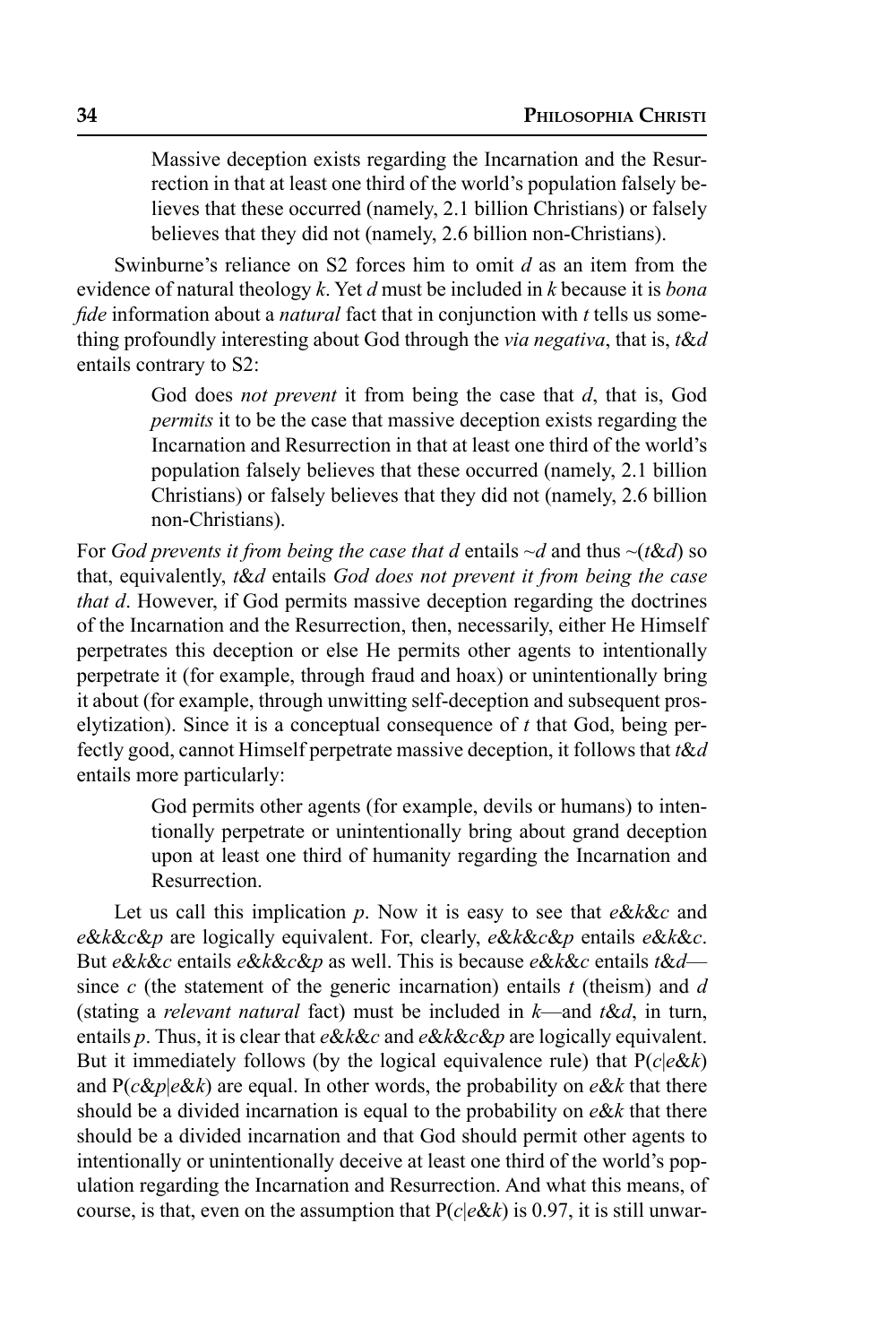ranted to hold, as Swinburne concludes, that P(*h*|*e*&*k*) cannot be too much different from P(*c*|*e*&*k*). For the latter, as just shown, is equal to P(*c*&*p*|*e*&*k*), and this is surely *much* different from P(*h*|*e*&*k*).

The problem with Swinburne's argument is that it violates the total evidence requirement. Swinburne identifies *k* as "the evidence of natural theology" but fails to include in it the equally relevant evidence of *negative* natural theology (NNT). We have seen already that Swinburne ignores *d* which, together with *t*, leads to *p*—the information that God allows grand deception regarding the Incarnation and Resurrection. But Swinburne also omits other important items of NNT from *k*, the most important of these being that corpses have an exceptionally strong tendency to undergo the complete course of postmortem decomposition—information that together with *t* implies that God has an exceptionally weak tendency to raise corpses from the dead. Let us call this implication *w*. Thus, to be accurate, *k* in Swinburne's argument comprises *only* the evidence of *positive* natural theology (PNT), that is, only those items of natural theology that tend to confirm the tenets of Christianity, and, in particular, the Incarnation and Resurrection. Conversely, Swinburne places items in *e* that are not, or, at least, that he has not shown to be, genuine, *bona fide*, items of evidence—in particular, the sinlessness of Jesus. And this is a serious problem. For it is a natural fact that human beings have an extraordinarily strong tendency to moral imperfection, and yet the New Testament evidence for the sinlessness of Jesus is late and paltry (John 8:46 and 2 Cor. 5:21) and is countered by equally strong New Testament counterevidence (Mark 1:4, 9 and Mark 10:18). Thus Swinburne is unjustified in including the moral perfection of Jesus in *e*. When this is removed from *e* and the aforementioned items of NNT are added to *k*, it becomes clear that P(*h*|*e*&*k*) must be significantly less than P(*c*|*e*&*k*) on Swinburne's original formulation of *e* and *k*. For *k* in conjunction with *t* now implies both that God has an exceptionally weak tendency to raise corpses from the dead (*w*) and that He permits grand deception regarding the Incarnation and Resurrection of Jesus (*p*). Moreover, *t*, which includes the moral perfection of God, would seem to imply that, when God is faced with the choice of allowing grand deception regarding one or the other of two widespread opposing beliefs, the deception He allows is the one that involves the deception of the least people. Call this implication *l*. Now it is clear, by an argument parallel to that given for *p* above, that  $P(c|e\&k) = P(c\&w\&p\&k|e\&k)$ . But *w*, *p*, and *l*, even when combined with *c*, *dominate* the (alleged) evidence of the empty tomb and postmortem appearances of the risen Jesus in *e*. Indeed, given that God has a weak tendency to raise the dead and would allow only the lesser of two opposing deceptions regarding the Incarnation and Resurrection, it would seem that P(*h*|*e*&*k*) is extremely low, thus making the probability of the *future* incarnation of some *coming* prophet very high—as well as the disjunction of the (so-called) naturalistic alternatives to  $h_2$ . Nonetheless, we shall be con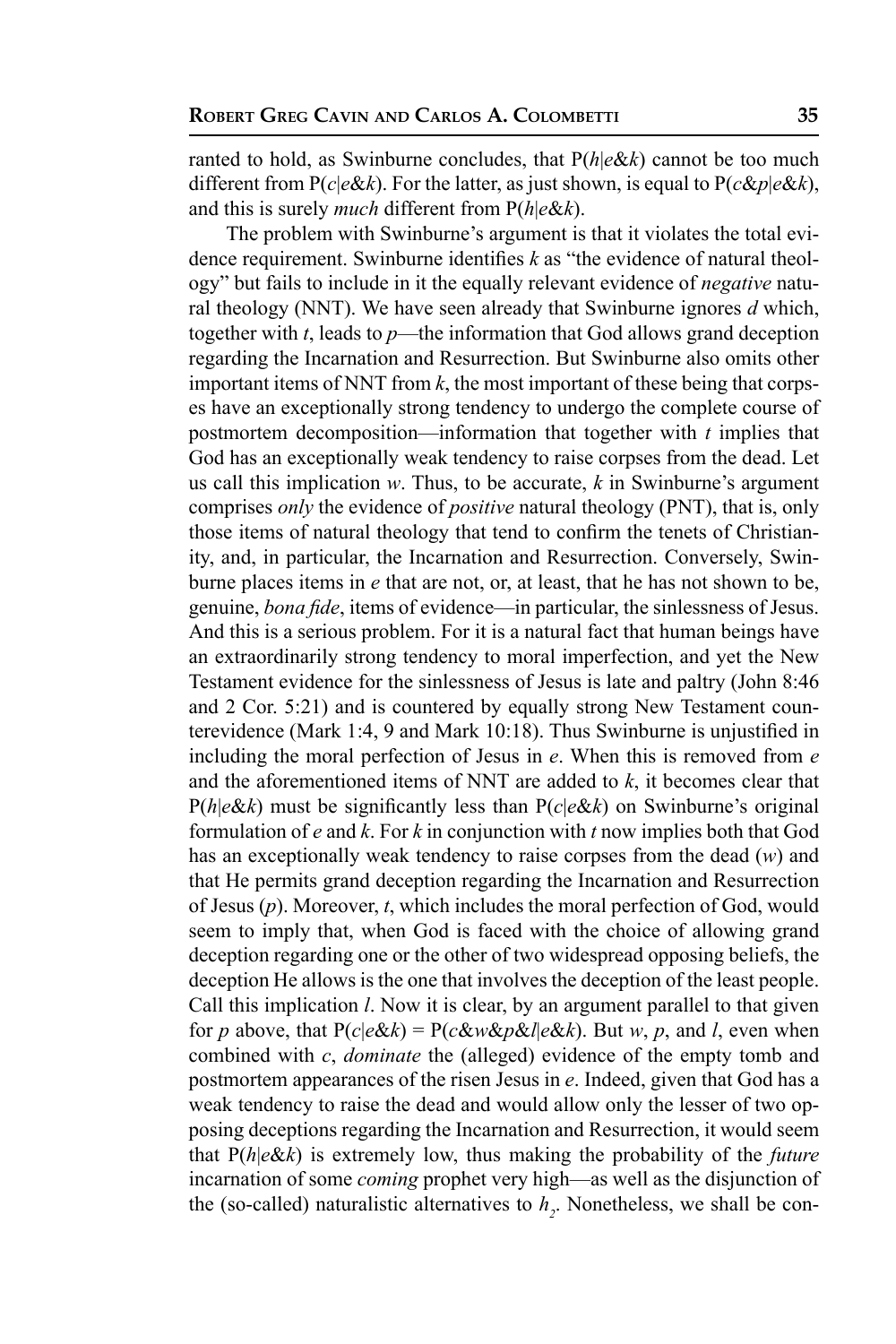tent here with the far weaker conclusion that P(*h*|*e*&*k*) is no greater than 0.5. Either way, the disjunction of the "naturalistic" alternatives occupies at least half of the relevant, that is, *c*&*w*&*p*&*l*, probability space on *e*&*k*. What we can thus see is that, if the evidence of negative natural theology is included in *k*, then S2 is false and  $P(h|e\&k)$  will not have Swinburne's high value.<sup>9</sup> On the other hand, if *k* is limited to the evidence of positive natural theology, then P(*h*|*e*&*k*) may well be approximately 0.97, but then, as we have seen, Swinburne's argument violates the total evidence requirement.

Swinburne might reply that self-deception regarding the Resurrection by the earliest Christians, namely, the disciples, even if God would have allowed it, is highly improbable on *e*, and thus still try to claim that P(*h*|*e*&*k*) is approximately equal to P(*c*|*e*&*k*). Such a reply, however, would again be unwarranted. The problem lies in the items Swinburne places in *e*. Swinburne argues for the reliability of the New Testament Easter traditions,<sup>10</sup> and then, on this basis, presses such supernatural details as that the risen Jesus vanished and passed through doors.<sup>11</sup> Yet, ironically, the argument he gives for the historicity of the items he places in *e* is not itself Bayesian—as it surely needs to be—and, quite apart from this, is all too brief and fails to adequately address numerous critical issues raised by contemporary New Testament scholars, including those who are conservative.<sup>12</sup> He simply has not shown that the New Testament Easter traditions are sufficiently reliable to serve in *e* as *bona fide* evidence that can be used to decide between the competing naturalistic and supernatural alternative explanations. To do this, such issues need to be resolved as the historicity of Jesus's assurance to the disciples that they would see him risen after he died, their resultant state of mind after the crucifixion (despair versus hope), where and when the postmortem appearances of the risen Jesus occurred (in and near Jerusalem on the first Easter Sunday versus in Galilee several months later), and so on. Unfortunately, the issue of which New Testament Easter traditions constitute *bona fide* evidence remains to this day hotly contested among New Testament scholars. Apart from a resolution of such issues, however, there seems to be no way to determine which hypothesis—naturalistic or supernatural—is the most probable and, thus, no way to rule out self-deception (for example, group hallucinations) on the part of the disciples, as Swinburne wishes to do.

<sup>9.</sup> We have argued in "The Explanatory Paucity of the Resurrection Theory" (unpublished manuscript under editorial review) that there are insuperable obstacles involved in trying to show (weakly) that  $P(e|h_2) > P(e|\sim h_2)$ .

<sup>10.</sup> Swinburne, *The Resurrection of God Incarnate,* chapter 4, "The Historical Sources."

<sup>11.</sup> Ibid., 176.

<sup>12.</sup> See, e.g., the argument of R. T. France against the historicity of the words attributed to the risen Jesus by the evangelist in Matt. 28:19b in "The Authenticity of the Sayings of Jesus" in *History, Faith, and Criticism*, ed. Colin Brown (Downers Grove, IL: InterVarsity, 1976).